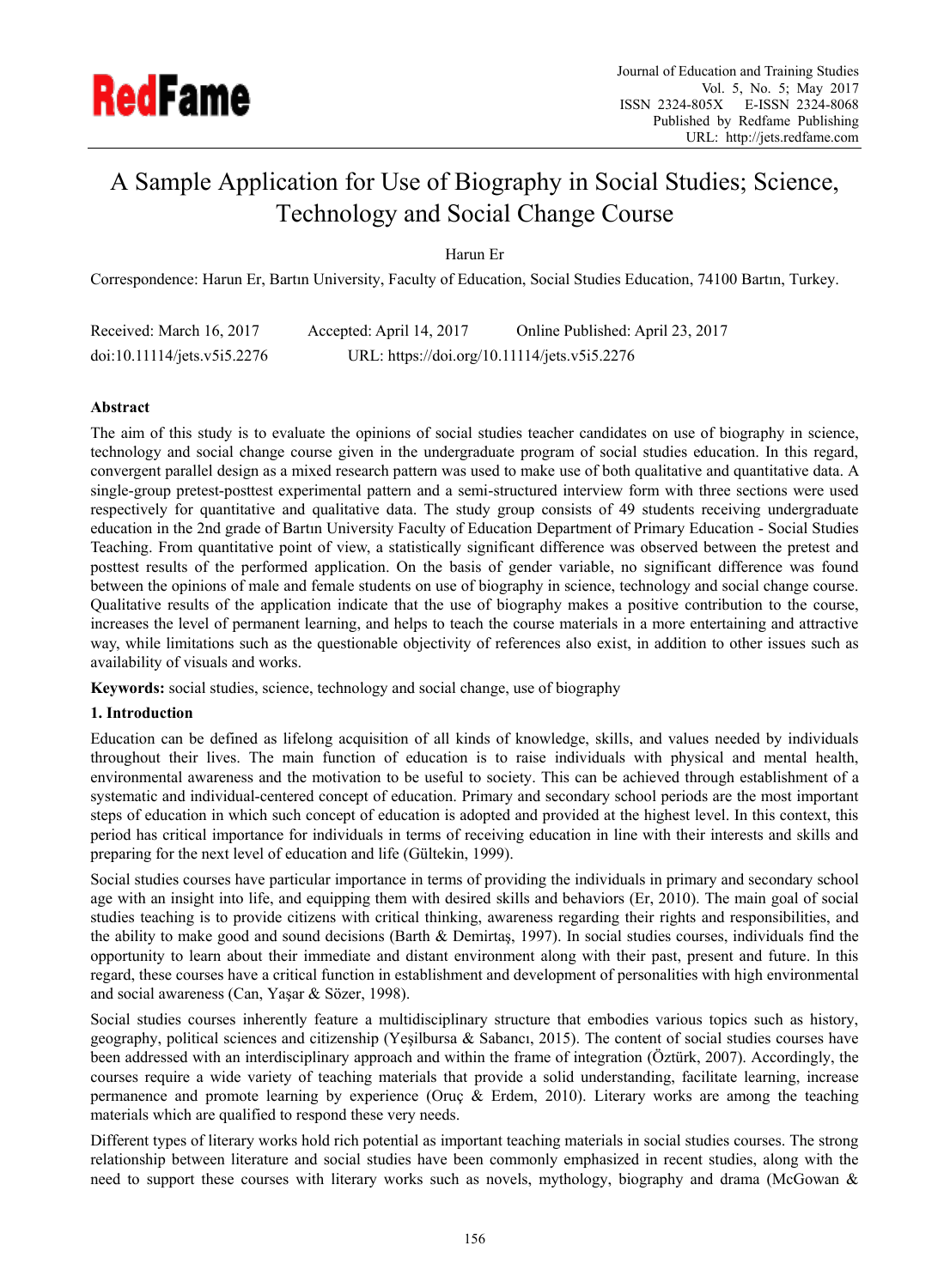Guzzetti, 2003). Fredericks (2007) set forth the idea that the use of literary works can facilitate the achievement of objectives defined in the social studies programs, and according to Demir & Akengin (2011), the presence of a close relationship between literary works and the impression left by the objectives of social studies courses on students, is very likely.

Biographies, in which life stories of individuals are told, can be regarded as effective teaching materials that can be used in social studies course contents (Öztürk & Otluoğlu, 2003). The word biography originates from "bios" (liveliness, life) and "graphe" (script, form) and represents the texts written to tell the life stories of people (Taşdelen, 2006). According to Parke (1996), biographies are, in a sense, narratives of lives of people by which reaching beyond the limited course of human lives is aimed. Oğuzkan's (2000) definition of biography relates to works in which life-stories of renowned people in different areas are told in an evidence-based fashion. They also suggest that, biographies of leaders and important personalities are useful, as the life stories of such people with their different aspects set the pace for the individuals living in the same society.

The use of biographies as a teaching aid in social studies courses holds great importance in terms of provision of an enriched curriculum and achievement of the program objectives (Er & Şahin, 2012). Regardless of how well the historical events of an era is taught on a chronological or logical basis, students can not perceive these events as realistic and concrete as the life of a person. In this context, biographies provide us with the opportunity to get a brief glimpse and a better grasp of an era from the eyes of a person living in that very period (Gençtürk, 2005). Life stories of great men, leaders and heroes give us insight into a specific era or trend, while they shed light on abstract and unsolved events that took place in that period (Er, 2005:13). By means of biographies, students get a grasp of how individuals and societies change the course of history; perceive the sequence, variability and persistence of historical events through establishing meaningful relations and connections between them (Fertig, 2005). Childhood and youth are, in a sense, the periods of reverence for heroes. In those years, children like to impersonate the lives of great men. In this sense, biographies can fulfill the need of children for role models to affectively guide and serve them as a model at the point of building their future (Kaymakcı & Er, 2009). Also, biographies used in courses prepare children for future situations they are likely to encounter by telling other people's experienced struggles, challenges and fights for life (Er, 2010).

In addition to the benefits of using biographies as teaching materials in social studies courses, there are also other considerations that should be addressed. These can be briefly explained as follows. Biographies may sometimes fail to convey the complete sequence of events related to the subject. The way of addressing people in biographies may prevent children from perceiving the main subject and they may not be always attractive. It is usually easier to gather the events around people than gathering people around the events. Also, biographies used in courses should be in compliance with the topic, otherwise they cannot go beyond being a series of unconnected impressions in children's imaginations (Dewey, 1996; Ata, 1998; Sungu, 2002; Er, 2005; Er, 2008). One of the most important qualities sought in biographies is an unbiased and realistic narrative. In other words, well-written biographies are supposed to be well documented and knowledge based, while providing the reader with an unbiased narrative of real facts. Therefore, biographies should be written by people who are well-informed of / acquainted with the individual or who conducted a research on that person. In addition, biographies can be conveyed through story-telling, provided they stick to the facts. At this very point, author fictionalises the events and includes his/her personal remarks within the story. Particularly the stories prepared in narrative form and maintained at the student's level are more appealing for lower grade students (Demirel et al., 2010; Fırat, 2012; Karakuş, 2012; Dedeoğlu et al., 2013).

Several domestic and abroad research have been carried out on use of biography as a teaching material in social studies courses. These studies mainly focus on history and social studies teaching at primary and secondary school level. In this field, theoretical works of Warren (1992), McGowan & Guzzetti (2003), Öztürk & Otluoğlu (2003), Er (2009), Kaymakcı & Er (2009), Oruç (2010), Kaymakcı (2013), Kaymakcı & Er (2013) address the properties and types of biography, provide information as to how it should be used in social studies and history courses, and give an insight into its benefits and limitations. Applied studies, on the other hand, involving those of Öztürk & Otluoğlu (2002), Er (2005), Gençtürk (2005), Er (2010), Oruç & Erdem (2010), Erdem (2010), Kaya (2011), Er & Şahin (2012), Yiğittir & Er (2013), Yeşilbursa & Sabancı (2013), İnan (2016), particularly lay emphasis on the biographic elements incorporated in social studies and history teaching programs and textbooks, their characteristics, opinions of students and teachers on use of biography, its influence on students' attitudes towards the courses and on their academic success, as well as its use as a tool in values education. In this respect, the absence of such works on use of biography at higher education level brought about the necessity to carry out the present research. Accordingly, this study was carried out for the particular course of science, technology and social change included in the social studies education undergraduate program, with a view to fill the research gap in literature and to provide guidance for researchers in their future studies.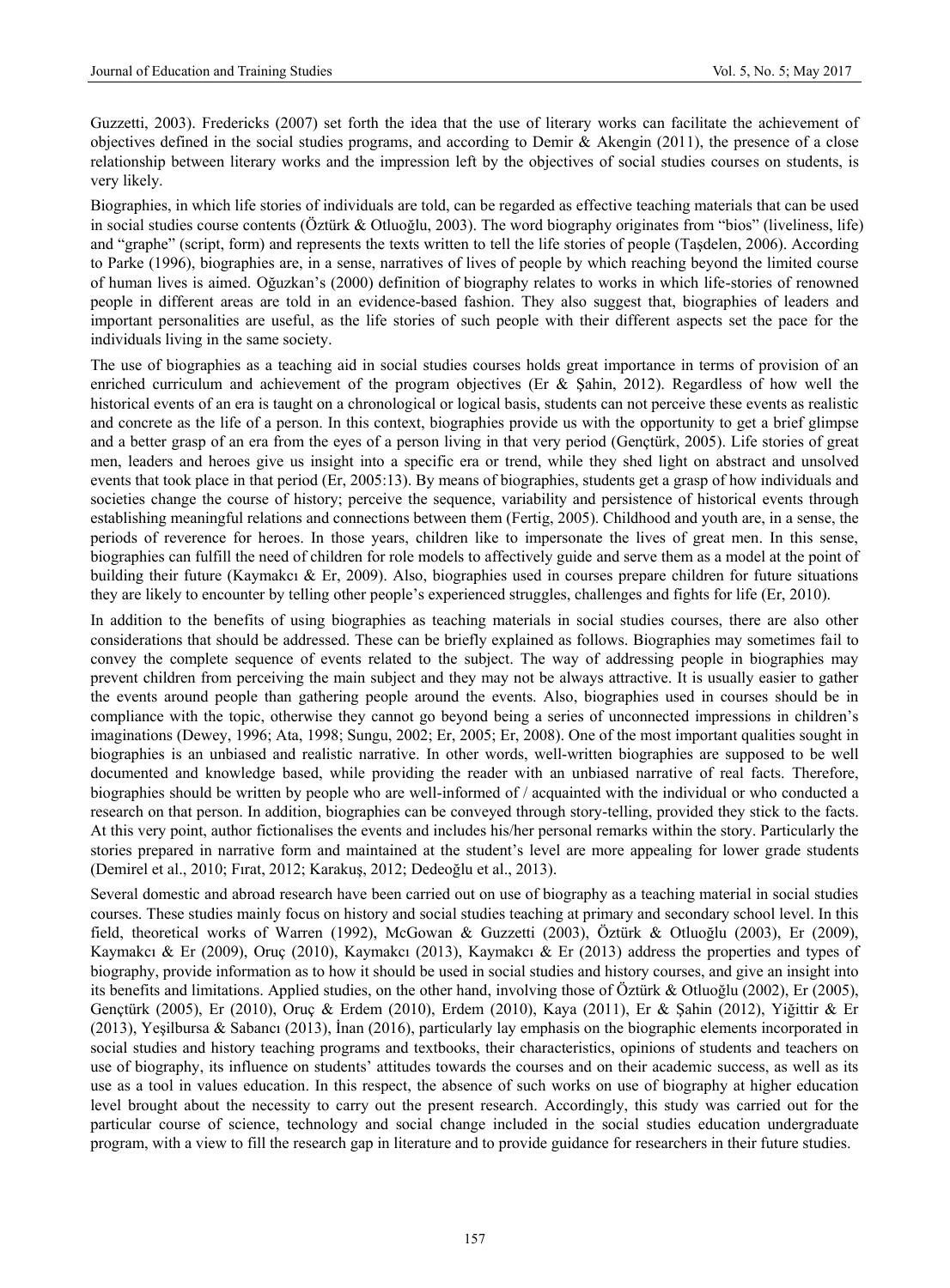## *1.1 Objective*

In this research, evaluation of opinions of social studies teacher candidates on use of biography in science, technology and social change course included in social studies education undergraduate program, was aimed. In this regard, answers to the following questions were sought:

- What are the opinions of social studies teacher candidates on the use of biography?
- Is there a statistically significant difference between the pretest and posttest results for opinions of social studies teacher candidates on use of biography in science, technology and social change course?
- Is there a significant difference between the pretest and posttest results for use of biography in science, technology and social change course on the basis of gender variable?

## **2. Method**

#### *2.1 Research Model*

Evaluation of opinions of social studies teacher candidates on the use of biography in science, technology and social change course was aimed in the present study. Accordingly, exploratory sequential pattern as a mixed research pattern was applied for evaluation of both qualitative and quantitative data. This pattern gives precedence to gathering and analysis of research data. Researcher embarks on the second stage on the basis of these obtained results and accordingly tests and generalizes the primary results. Researcher afterwards explains how he/she has built the quantitative data on the qualitative data. (Creswell & Plano Clark, 2014).

Single group pretest-posttest experimental pattern was used during the quantitative step. In this pattern, the effect of experimental procedure is tested by means of the operations on a single group. Dependent variable measurements of samples are obtained using pretest and posttest respectively before and after application using the same samples and measurement tools. This method does not involve randomness and matching. This pattern is also referred to as single factor intragroup or repetitive measurements pattern (Büyüköztürk et al., 2010).

## *2.2 Study Group*

The study group consists of 49 students receiving education in Bartın University Faculty of Education Department of Primary Education Social Studies Teaching 2<sup>nd</sup> grade as of 2015-2016 academic year. The study group was determined using purposive sampling method. This method was preferred considering the fact that the researcher is an employee of the said institution, and with a view to design a suitable research environment. Gender based distribution of the 2nd grade social studies students that participated in the research is given in Table 1.

|              | ╯<br>$\check{ }$ |               |
|--------------|------------------|---------------|
| Gender       |                  | $\frac{0}{0}$ |
| Female       | $\sim$<br>∸∸     |               |
| Male         | $\sim$<br>-      | - 22.1        |
| <b>Total</b> | 49               | 100           |

Table 1. Gender Based Frequency and Percentage Distribution of Students

As seen in Table 1, the participants consist of 22 female (44,9 %) and 27 male (55,1%) students.

## *2.3 Data Collection Tool*

"The Use of Biography in Social Studies Education Questionnaire", prepared as two parts by the researcher, was used to gather the quantitative research data. The students were asked their gender in the first part of the questionnaire. The second part includes items related with the use of biography in education. The likert type scale responses to the questionnaire items are as follows: "completely agree", "agree", "indecisive", "disagree", "completely disagree".

After consulting with an expert, preliminary application of the prepared "The Use of Biography in Social Studies Education Questionnaire" was performed on  $2<sup>nd</sup>$  grade social studies teaching students who were not involved in the study group. Following the preliminary application, some of the items were excluded and Cronbach's Alpha coefficient of the 40-items questionnaire was determined as 0,92. Item-based Cronbach's alpha distribution is given in Table 2.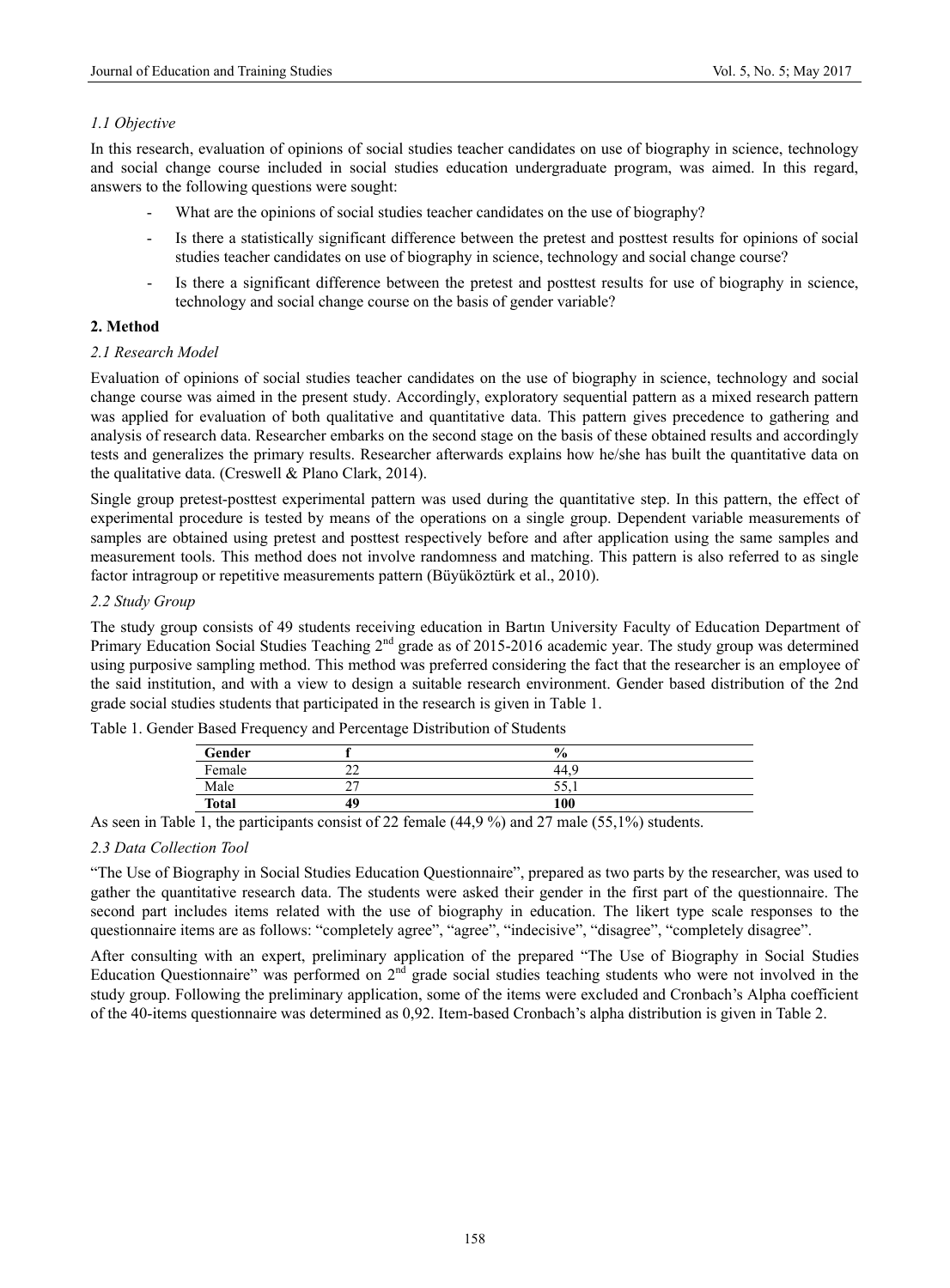| Item           | Cronbach's<br>Alpha | Item | Cronbach's<br>Alpha | Item | Cronbach's<br>Alpha   |
|----------------|---------------------|------|---------------------|------|-----------------------|
|                | .923                | 15   | ,918                | 29   | .922                  |
| 2              | .917                | 16   | .919                | 30   | .916                  |
| 3              | .919                | 17   | .919                | 31   | .917                  |
| $\overline{4}$ | ,924                | 18   | .916                | 32   | ,917                  |
| 5              | ,921                | 19   | .917                | 33   | .916                  |
| 6              | .918                | 20   | .918                | 34   | .917                  |
|                | .918                | 21   | ,921                | 35   | ,917                  |
| 8              | .917                | 22   | .916                | 36   | .918                  |
| 9              | .917                | 23   | ,916                | 37   | .919                  |
| 10             | .918                | 24   | .921                | 38   | .916                  |
| 11             | .917                | 25   | .920                | 39   | .920                  |
| 12             | .918                | 26   | 919.                | 40   | .920                  |
| 13             | .920                | 27   | ,920                |      | Cronbach's Alpha: ,92 |
| 14             | ,918                | 28   | ,918                |      |                       |

#### *2.4 Application Period*

In line with the research, the following stages were conducted during the application process in the science, technology and social change course.

- Following the validity and reliability studies, the questionnaire was applied as a pretest on 49 students comprising the study group.
- Science, technology and social change course was taught by the researcher using the traditional method in the first 7 weeks of the 14-weeks academic period.
- During the second 7 weeks period, each student chose a scientist related with the topics, prepared a biography and presented it in the classroom environment.
- Each of the prepared presentations was also prepared in poster form and exhibited at the end of the academic period in an exhibition called "Scientists: From Past to Present". Also, attendance to this exhibition by students and academic staff of faculty of education was ensured.

Biographies of the following scientists were prepared by social studies  $2<sup>nd</sup>$  grade students in science, technology and social change course:

| - Lagari Hasan Çelebi     | - El Istahri           |
|---------------------------|------------------------|
| - Mimar Sinan             | - El Battani           |
| - Henry Martin Ford       | - Nizam-ı Mülk         |
| - Thomas Edison           | - Piri Reis            |
| - Aydın Sayılı            | - Farabi               |
| - Hulusi Behçet           | - Abdulhamid İbn Türk  |
| - Albert Einstein         | - Graham Bell          |
| - El Cezeri               | - Mahmut Gazi Yaşargil |
| - Uluğ Bey                | - El-Mesudi            |
| - El-Biruni               | - Nasuriddin Tusi      |
| - Fuat Sezgin             | - Charles Darwin       |
| - İbn El Heysem           | - Aziz Sancar          |
| - Cahit Arf               | - Leonardo Da Vinci    |
| - El-Harezmi              | - Oktay Sinanoğlu      |
| - İbn-İ Sina              | - Enzo Ferrari         |
| - Kaşgarlı Mahmut         | - El-Battani           |
| - Omer Hayyam             | - Benu Musa            |
| - Blaise Pascal           | - El-Razi              |
| - Katip Çelebi            | - İbn Haldun           |
| - Erzurumlu İbrahim Hakkı | - Galileo              |
| - İgor İvanoviç Sikorsky  | - Descartes            |
| - Yusuf Has Hacip         | - Ali Kuşçu            |
| - İbn-İ Haldun            | - Steve Jobs           |
| - Hezarfen Ahmet Çelebi   | - Newton               |
| - Naima                   |                        |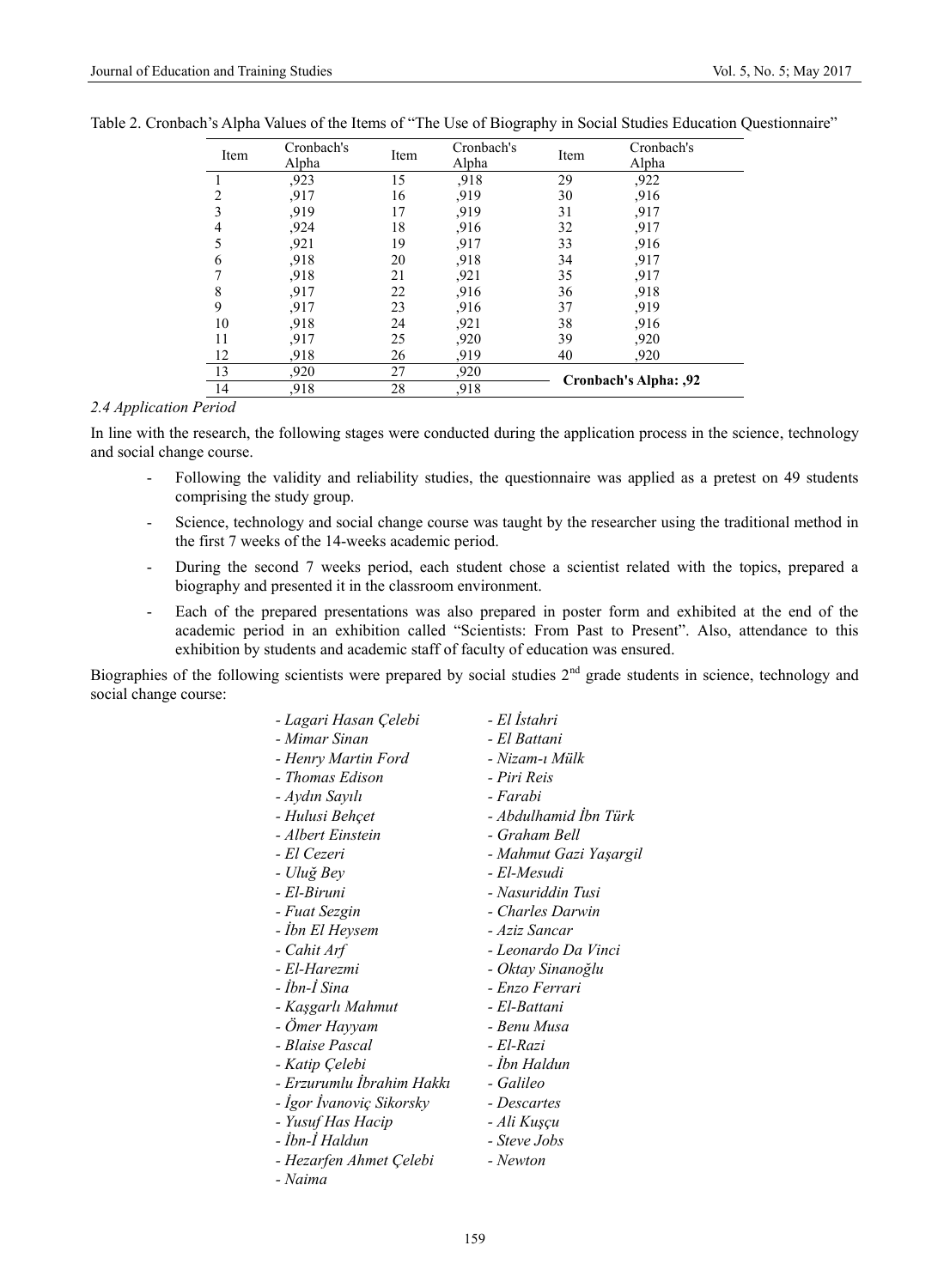Following the application period, the questionnaire previously given to the participants were applied again as the post-test. The data, obtained from both tests, were comparatively analyzed to evaluate the effectiveness of the performed application.

Semi-structured interview form was used to gather the qualitative data of the research. In the first part of the interview form, which was prepared as three parts after consulting with an expert, a single question was asked to receive the opinions of students prior to the application. The first part of the questionnaire was applied prior to the application of pretest. The second part of the form involves a single question to receive the students' opinions and it was implemented in the middle of the application period. The last part of the form includes seven open-ended questions and it was implemented prior to the posttest.

### *2.5 Data Analysis*

The quantitative data obtained from the used questionnaire were analyzed using SPSS software. Kolmogorov- Smirnov test was applied prior to the analysis as a means to determine whether the obtained data exhibit a normal distribution.

The results of the normality test applied on "The Use of Biography in Social Studies Education Questionnaire" are given in Table 3.

Table 3. The normality test results for "The Use of Biography in Social Studies Education Questionnaire"

|                                                                       | Kolmogorov-Smirnov <sup>a</sup> |    |         |
|-----------------------------------------------------------------------|---------------------------------|----|---------|
| Ouestionnaire                                                         | <b>Statistic</b>                | sd |         |
| The Use of Biography in<br>Social Studies Education<br>Ouestionnaire" | $-143$                          | 49 | $.014*$ |

#### \* p $< 0.05$

As seen in Table 3, total scores of the questionnaire for use of biography in social studies education was not found to exhibit a normal distribution ( $p<05$ ). Since the groups did not show normal distribution, non-parametric tests were used. During data analysis:

- Frequency and percentage, among descriptive statistics, were used in the analysis of data from personal information (gender) part of the questionnaire.

- Dependent sample was used to determine whether a significant difference exists between the averages of pretest and posttest; and Wilcoxon signed-rank test, as a non-parametric test, was used since the groups did not have a normal distribution.

- Mann Whitney U-Test, among non-parametric tests, was used to determine if a significant gender-based difference occurs for the use of biography in science, technology and social change course, since there are two independent categories, and the groups do not show a statistically significant difference.

- Qualitative data were evaluated with descriptive analysis.

#### **3. Results**

The qualitative analysis results related with student opinions, as well as the pretest and posttest results of the application, implemented for the use of biography in social studies education: science, technology and social change course; the results obtained from the comparison of gender-based posttest results are given in this section.

#### *3.1 Qualitative Sub-dimension Results of the Research*

In this section, answers were sought for the questions included in the qualitative sub-dimension of the research.

Responses of social studies teacher candidates to the question: "What are the benefits of using biography in lessons?" in the application of "the use of biography in social studies education undergraduate program; science, technology and social change course" are given in Table 4.

Table 4. Distribution of the student responses to the question: "What are the benefits of using biography in lessons".

| <b>Opinions of Social Studies Teacher Candidates</b>           |    |
|----------------------------------------------------------------|----|
| Establishing a link between the past and the present           |    |
| Uncovering unknown personalities                               |    |
| Providing role models for students                             |    |
| Shedding light on the people's lives and the era they lived in | 10 |
| Ensuring permanent learning for the related topic              | 14 |
| Rendering the course an interesting and enjoying activity      |    |

As seen in Table 4, students expressed their opinions on the use of biography in lessons in terms of its: ensuring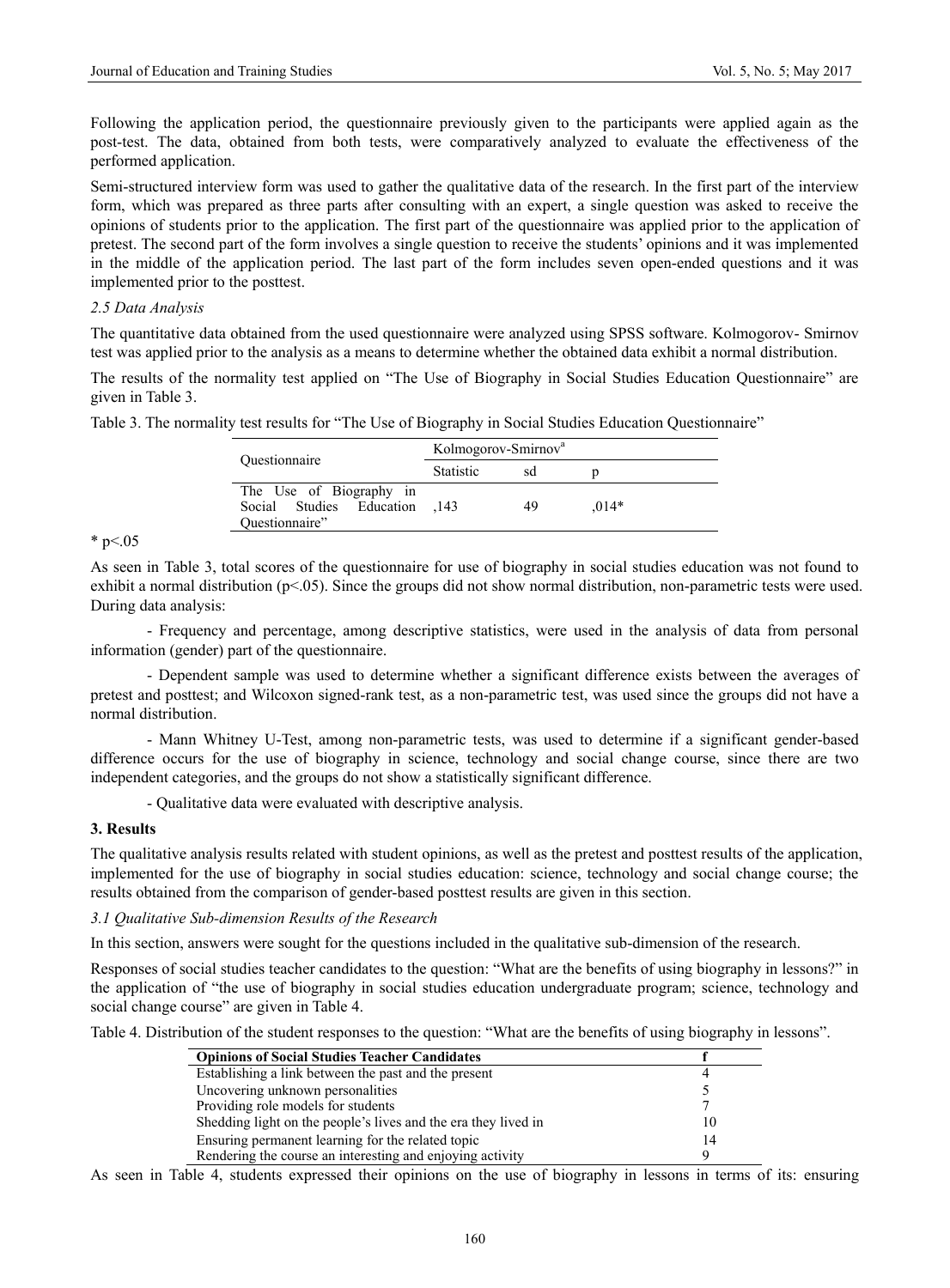permanent learning for the related ( $f=14$ ), shedding light on the people's lives and the era they lived in  $(f=10)$ , rendering the course an interesting and enjoying activity topic  $(f=9)$ , providing role models for students  $(f=7)$ , uncovering unknown personalities ( $f=5$ ), establishing a link between the past and the present ( $f=4$ ).

Some of the expressions of social studies teacher candidates as to the use of biography in courses are as follows:

*S23: Students are provided with in-depth knowledge as to the person's life in addition to that specific era's properties.* 

*S12: It primarily provides and event and person-oriented permanent learning.* 

Opinions of the social studies teacher candidates in response to the question: "What are the limitations of the use of biography in the courses?" in social studies education undergraduate program; science, technology and social change course biography application, are given in Table 5.

Table 5. Distribution of the social studies teacher candidates' opinions in response to the question: "What are the limitations of the use of biography in courses?"

| <b>Opinions of Social Studies Teacher Candidates</b>                     |  |
|--------------------------------------------------------------------------|--|
| Long and knowledge-based biography forms are boring for students         |  |
| Classroom and course conditions do not always conform with biography use |  |
| Biographic references lack objectivity and impartiality                  |  |
| Biographies fail to give insight into all subjects                       |  |
| Frequent use of biographies bore students                                |  |
| Insufficiently constructed biographies distract students                 |  |

As seen in Table 5, opinions of social studies teacher candidates on limitations of biographies are: biographic references lack objectivity and impartiality  $(f=11)$ , biographies fail to give insight into all subjects  $(f=9)$ , frequent use of biographies bore students ( $f=7$ ), long and knowledge-based biography forms are boring for students ( $f=6$ ), insufficiently constructed biographies distract students  $(f=6)$ , and classroom and course conditions do not always conform with biography use (f=4).

Some of the statements of social studies teacher candidates regarding the limitations of biographies used in courses are as follows:

*S09: Biographies generally refer to the positive aspects of individuals; negative aspects should also be mentioned. Biographies therefore fail to convey the events from an objective point of view.* 

*S34: Biographies do not necessarily shed light on the events and subjects regarding that era. This may prevent students to get a complete understanding of the course of event that took place in that specific era.* 

The opinions of students in response to the question: "What are the main differences between a biography based course and a non-biography based course?" as to the use of biography in social studies education undergraduate program; science, technology and social change course, are given in Table 6.

Table 6. Distribution of social studies teacher candidates' opinions in response to the question: "What are the main differences between a biography based course and a non-biography based course?"

| <b>Social Studies Teacher Candidates' Opinions</b>                |    |
|-------------------------------------------------------------------|----|
| Biography based courses provide a solid learning                  |    |
| Biography based courses are enjoyable and attractive              | 20 |
| Subjects are taught in more detail with biography based courses   |    |
| Biography based courses provide increased permanent learning      |    |
| Biography based courses provide students with various role models |    |

As seen in Table 6, the opinions of social studies teacher candidates on biography based courses and non-biography based courses are as follows: biography based courses are enjoyable and attractive  $(f=20)$ , biography based courses provide increased permanent learning  $(f=13)$ , biography based courses provide a solid learning  $(f=6)$ , subjects are taught in more detail with biography based courses  $(f=5)$ , biography based courses provide students with various role models  $(f=4)$ 

Some of the opinions of social studies teacher candidates on the differences between biography based courses and non-biography based courses are as follows:

*S40: In my opinion biography based lessons are more amusing, fun and useful than non-biography based courses. Especially diverse knowledge on people's lives increases the attention and attendance of students.* 

*S02: Conveyance of information on lives of socially prominent individuals with biographies using visual and auditory elements results in a more solid and permanent learning.* 

Opinions of social studies teacher candidates in response to the question: "Which methods did you follow while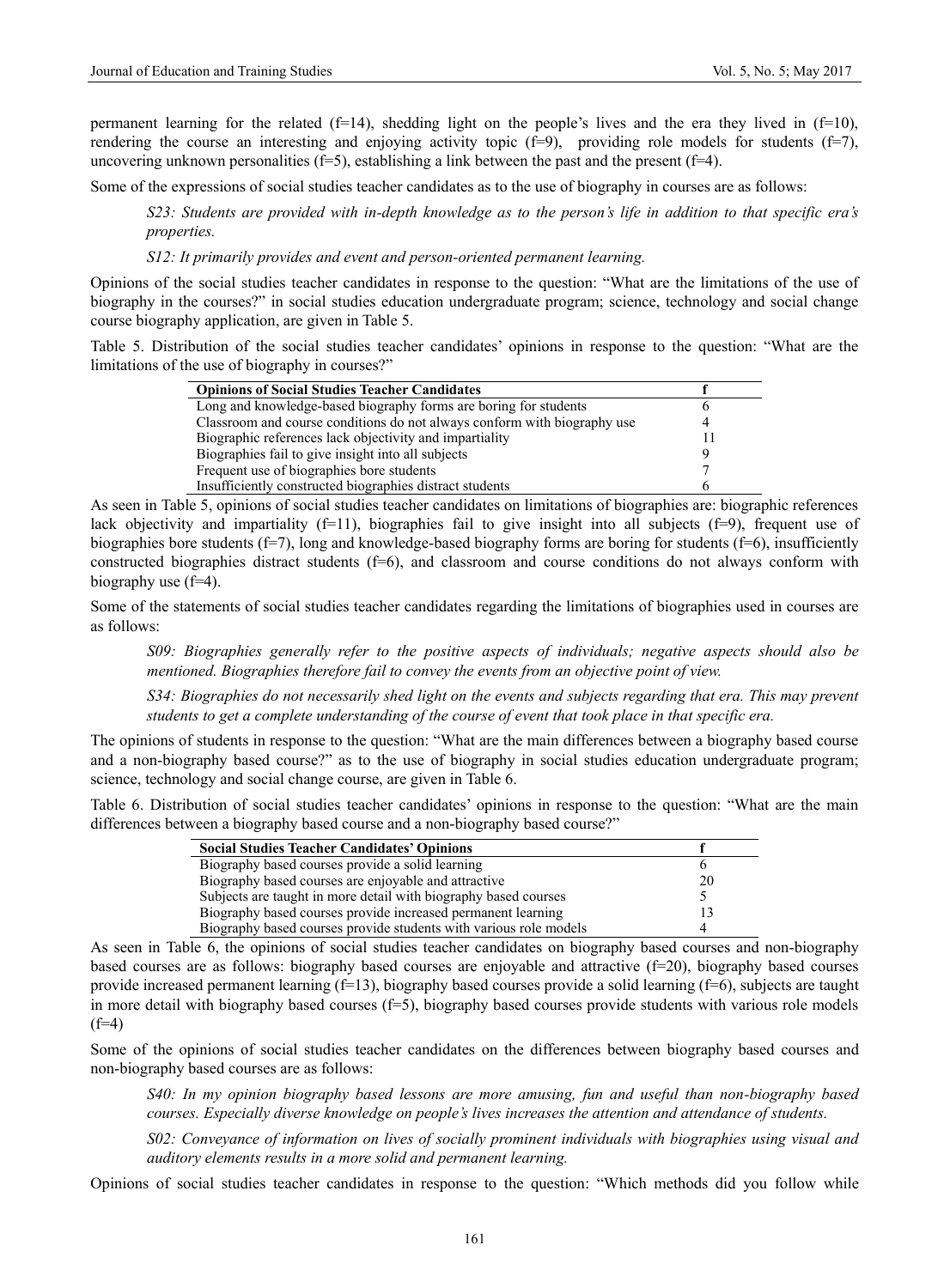preparing biography based course activities?" as to the use of biography in social studies education undergraduate program; science, technology and social change course, are given in Table 7.

Table 7. Distribution of the social studies teacher candidates' opinions in response to the question: "Which methods did you follow while preparing biography based course activities?"

| <b>Opinions of Social Studies Teacher Candidates</b>                      |  |
|---------------------------------------------------------------------------|--|
| Teaching the biography so as to provide a role model for students         |  |
| Aiming to increase permanence through frequent use of visuals             |  |
| Focusing on the individual's studies and works while teaching biographies |  |
| Providing a consistent teaching by maintaining a chronological order      |  |
| Using diverse references for providing a multidirectional learning        |  |

As seen in Table 7, opinions of social studies teacher candidates as to the methods they use while preparing the course activities for biography based lessons are as follows: using diverse references for providing a multidirectional learning  $(f=15)$ , teaching the biography so as to provide a role model  $(f=10)$ , timing to increase permanence through frequent use of visuals ( $f=8$ ), focusing on the individual's studies and works while teaching biographies ( $f=7$ ), providing a consistent teaching by maintaining a chronological order (f=6).

Some of the statements of social studies teacher candidates regarding the methods they used while preparing course activities for biography based courses are as follows:

*S48: I attempted to teach the scientist, subject of the biography, after an in-depth investigation from different references and by revealing his/her unknown aspects.* 

*S38: The life of the individual, subject of the biography, involved many virtues and merits that could make him/her a role model for other people. I, therefore, put particular emphasis on these aspects in the individual's biography.* 

The opinions of students in response to the question: "What are the main difficulties that you underwent while preparing activities for biography based courses?" as to the use of biography in social studies education undergraduate program; science, technology and social change course, are given in Table 8.

Table 8. Distribution of the teacher candidates' opinions in response to the question: "What are the main difficulties that you encounter while preparing activities for biography based courses?"

| <b>Opinions of Social Studies Teacher Candidates</b>             |    |
|------------------------------------------------------------------|----|
| Difficulties in finding sufficient references                    |    |
| Inconsistencies among references                                 |    |
| Lack of reliability and objectivity in references                |    |
| Insufficient references as to the individual's works and visuals | 16 |
| No difficulties were encountered                                 |    |

As seen in Table 8, the difficulties encountered by social studies teacher candidates while preparing activities for biography based courses, are as follows: insufficient references as to the individual's works and visuals  $(f=16)$ , inconsistencies among references  $(f=11)$ , lack of reliability and objectivity in references  $(f=8)$ , no difficulties were encountered (f=8), difficulties in finding sufficient references (f=5).

Some of the statements of social studies teacher candidates as to the difficulties they encounter while preparing activities for biography based courses are as follows:

*S33: It was a challenging task to find the visuals of the individual, subject of the biography, as he/she lived in an early period.* 

*S29: The biggest challenge was the literature review. The vast amount of details regarding the person and the lack of consistency among them made it hard to make a distinction between correct and false information.* 

Opinions of social studies teacher candidates in response to the question: "What are your reasons for choosing the individual, subject of your biography?" as to the use of biography in social studies education undergraduate program; science, technology and social change course, are given in Table 9.

Table 9. Distribution of social studies teacher candidates' opinions in response to the question: "What are your reasons for choosing the individual, subject of your biography?"

| <b>Opinions of Social Studies Teacher Candidates</b> |    |
|------------------------------------------------------|----|
| His/her interesting life                             | 14 |
| His/her under-recognized personality                 |    |
| His/her interesting field of occupation              |    |
| His/her tremendous contributions to scientific world | 10 |
| His/her admirable aspects                            |    |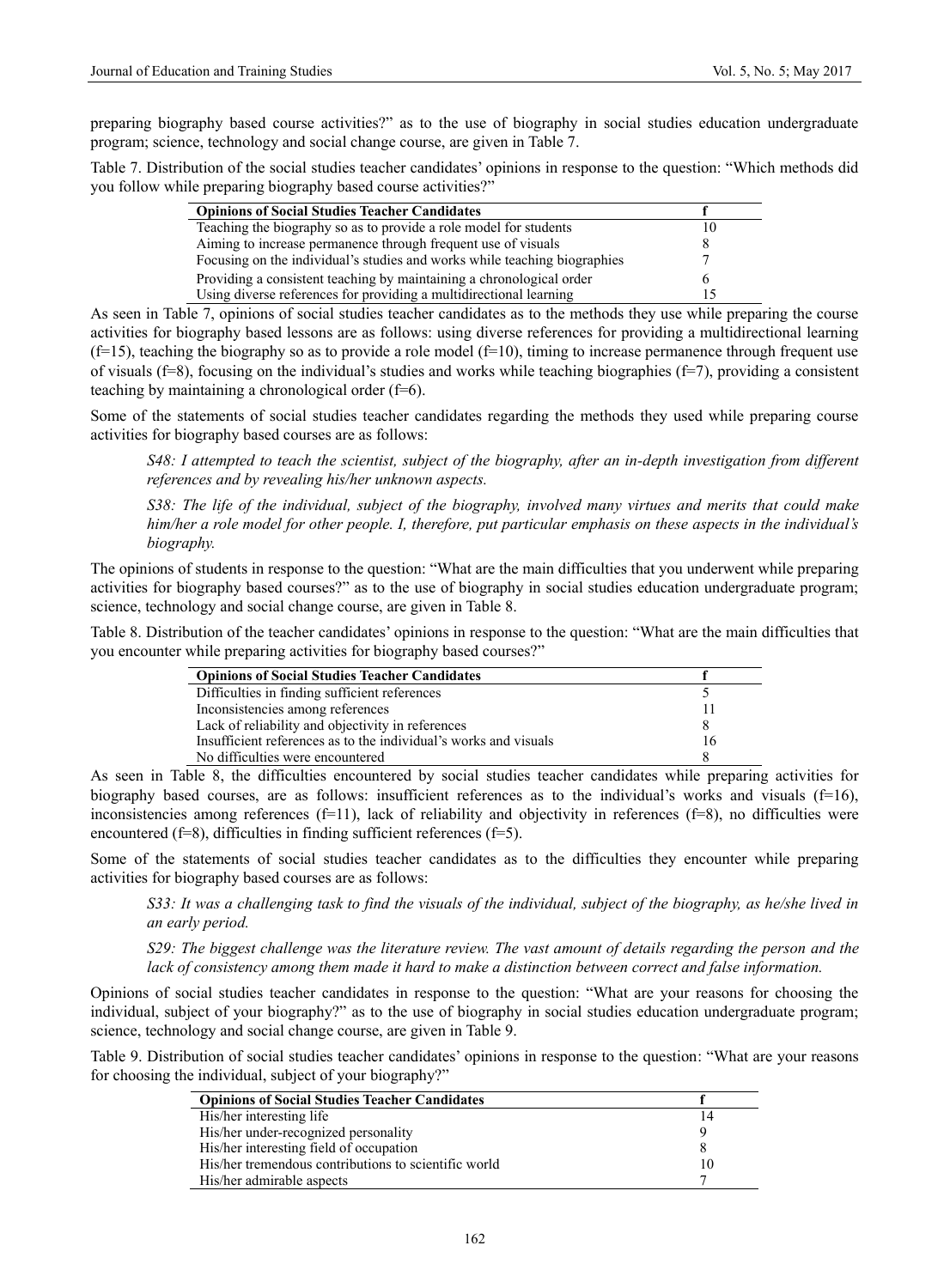As seen in Table 9, the reasons for social studies teacher candidates in choosing the individuals for their biographies are as follows: his/her interesting life (f=14), his/her tremendous contributions to scientific world (f=10), his/her under-recognized personality (f=9), his/her interesting field of occupation (f=8), his/her admirable aspects (f=7)

Some of the statements of social studies teacher candidates as to their reasons in choosing individuals for their biographies are as follows:

*S14: I chose Fuat Sezgin. I had read a beautiful book about him in my high school years. This book was about his works, tenacity and determination, which really impressed me. This is why I was always curious about his life.* 

*S27: I chose Mimar Sinan. My reason for choosing him is his magnificent works in the Ottoman era, which have survived to this day and still serves humanity.* 

The opinions of social studies teacher candidates in response to the question: "What are your impressions prior to the application?" as to the use of biography in social studies education undergraduate program; science, technology and social change course, are given in Table 10.

Table 10. Distribution of the social studies teacher candidates' opinions in response to the question: "What are your impressions prior to the application regarding the use of biography in science, technology and social change course?"

| <b>Opinions of Social Studies Teacher Candidates</b>        |  |
|-------------------------------------------------------------|--|
| Doubtful and feeling apprehension                           |  |
| Uncertainty and confused feelings                           |  |
| Feeling excited                                             |  |
| Increased motivation                                        |  |
| An opportunity to see our knowledge level as to the subject |  |

As seen in Table 10 the impressions of social studies teacher candidates regarding the use of biography in science, technology and social change course prior to the application are as follows: doubtful and feeling apprehension  $(f=16)$ , increased motivation (f=11), uncertainty and confused feelings (f=8), feeling excited (f=7), an opportunity to see our knowledge level as to the subject  $(f=5)$ .

Some of the statements by social studies teacher candidates regarding the use of biography in science, technology and social change course "prior to application" are as follow:

*S18: I do not have much knowledge as to how the application will be implemented, which difficulties will be encountered and what am required to do. Also, this is the first time I am witnessing such an application in the course. Therefore I feel a little anxious prior to application.* 

*S03: Inıtially I thought that the course would be boring and based on memorization. But then I was very glad to hear about such an activity. I think that this application will change the monotonous way in which the course is taught and it will be really useful.* 

The opinions of social studies teacher candidates in response to the question "What are your impressions regarding the use of biography in social studies education undergraduate program; science, technology and social change course, during the application?" are given in Table 11.

Table 11. Distribution of social studies teacher candidates' opinions in response to the question: "What are your impressions regarding the use of biography in science, technology and social change course, during the application?"

| <b>Opinions of Social Studies Teacher Candidates</b> |    |
|------------------------------------------------------|----|
| Excitement and gladness                              |    |
| Learning about new stuff                             |    |
| Undergoing various challenges                        | 10 |
| Interesting and amusing course of the lesson         |    |
| Enjoyment                                            |    |

As seen in Table 11, the opinions of social studies teacher candidates in response to the question: "What are your impressions regarding the use of biography in science, technology and social change course, during the application?" are as follows: learning about new stuff  $(f=13)$ , interesting and amusing course of the lesson  $(f=11)$ , undergoing various challenges (f=10), excitement and gladness (f=8), enjoyment (f=6).

Some of the statements of social studies teacher candidates "during the application" regarding the use of biography in science, technology and social change course are as follows:

*S22: I have received very different and new information about people that I did not know much about, which made me very glad.* 

*S30: During the application, the efforts of my friends in preparation stage of their biographies resulted in a*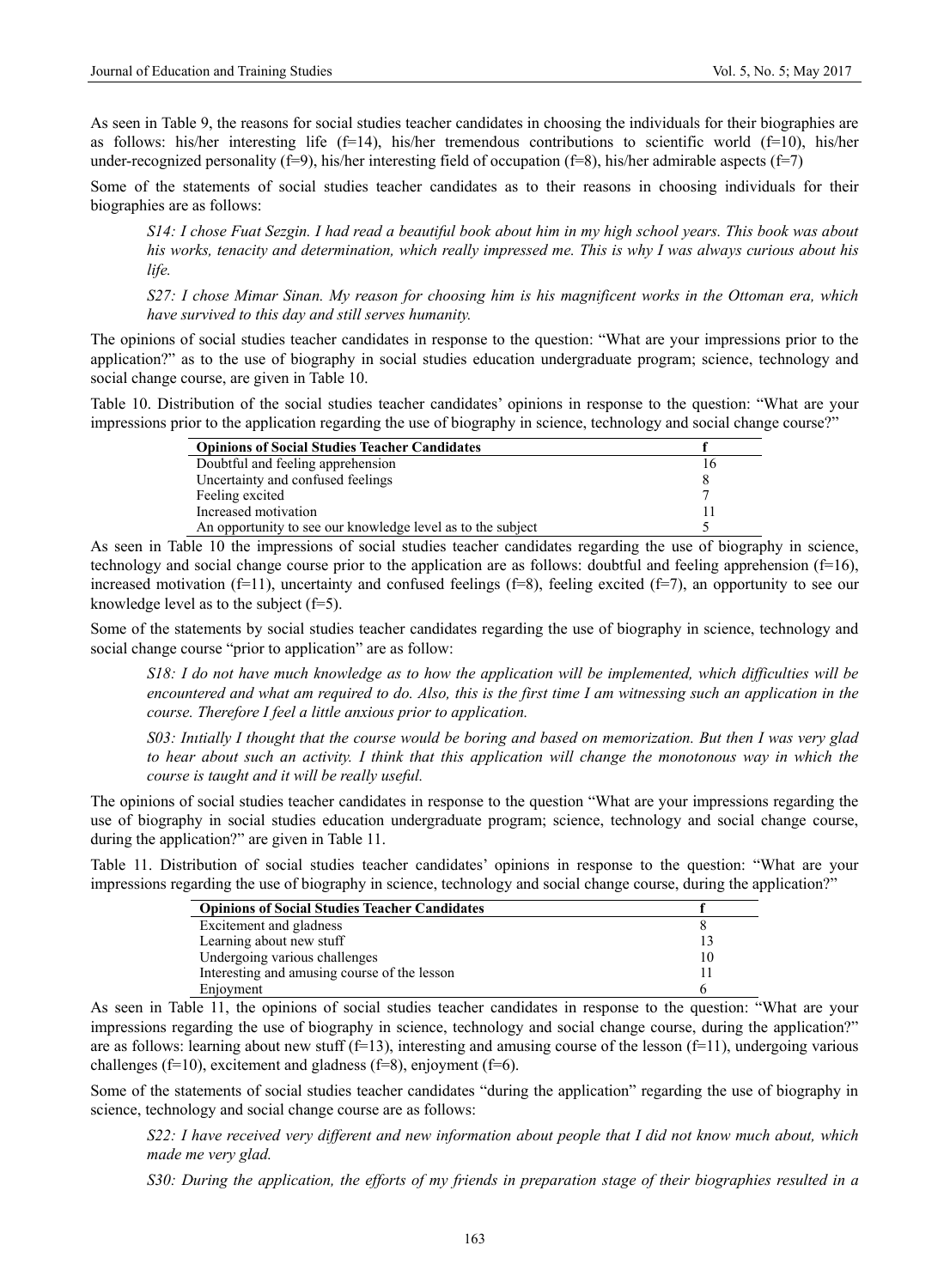*very fluently and amusingly taught course. I witnessed that most of my friends attended the course with utmost attention and excitement.* 

The opinions of social studies teacher candidates in response to the question: "What are your impressions regarding the use of biography in science, technology and social change course, after the application?" are given in Table 12.

Table 12. Distribution of social studies teacher candidates' opinions in response to the question: "What are your impressions regarding the use of biography in science, technology and social change course, after the application?"

| <b>Social Studies Teacher Candidates' Opinions</b> |    |
|----------------------------------------------------|----|
| Increased amusement and self confidence            |    |
| Increased interest in the course                   |    |
| Gaining a new perspective                          |    |
| Its being useful and impressive                    |    |
| Gaining solid and permanent knowledge              | 14 |

As seen in Table 12, the opinions of social studies teacher candidates in response to the question: "What are your impressions regarding the use of biography in science, technology and social change course, after the application?", are as follows: gaining solid and permanent knowledge  $(f=14)$ , increased amusement and self-confidence  $(f=12)$ , its being useful and impressive  $(f=9)$ , increased interest in the course  $(f=8)$ , gaining a new perspective  $(f=5)$ .

Some of the statements of social studies teacher candidates regarding the use of biography in science, technology and social change course, "after the application" are as follows:

*S43: I am so glad that the course was taught by the aid of biographies of scientists, because it was amusing and enjoyable, and we learned about the extent to which we can do with presentations. This made me really happy.* 

*S07: I think we have done an excellent job with this application. The prepared posters and activities were successful and permanent. I intend to prepare such activities and materials in my teaching career.* 

*3.2 Quantitative Sub-dimension Results of the Research* 

In this section, answers were sought for the questions included in the quantitative sub-dimension of the research.

Since the groups did not exhibit a normal distribution, Wilcoxon Signed Rank test was used to determine whether there is a statistically significant difference between the pretest and posttest results of the application performed for the use of biography in social studies program; science, technology and social change course. The test results for the use of biography in social studies undergraduate program; science, technology and social change course are given in Table 13.

Table 13**.** Pretest and Posttest Results of Wilcoxon Signed Rank Test for the Use of Biography in Social Studies Education Undergraduate Program; Science, Technology and Social Change Course

| Pretest<br>Measurement-Posttest<br>Measurement | N  | Rank Average | Rank Sum |          |     |
|------------------------------------------------|----|--------------|----------|----------|-----|
| <b>Negative ranks</b>                          |    | 9.50         | 9.50     | $-5.999$ | 000 |
| <b>Positive ranks</b>                          | 48 | 25.32        | 1215.50  |          |     |
| Ties                                           |    |              |          |          |     |

p<.05

As seen in Table 13, a statistically significant different was observed between the pretest and posttest results of the application implemented for the use of biography in social studies education; science, technology and social change course ( $z=5,999$ ,  $p<0,05$ ). Positive inclination of the ranks (pretest measurement) in the scores indicate that the application for "the use of biography in social studies education undergraduate program; science, technology and social change course" has a significant influence.

Opinions of the students on the use of biography in social studies education undergraduate program; science, technology and social change course are given in Table 14.

Table 14**.** Mann Whitney U Test results of "The Use of Biography in Social Studies Education Undergraduate Program; Science, Technology and Social Change Course" based on the gender variable.

| Gender | Rank Average | Rank Sum |         |      |
|--------|--------------|----------|---------|------|
| Female | 26.48        | 582.50   | 264,500 | .513 |
| Male   | 23,80        | 642.50   |         |      |

 $p > 0.05$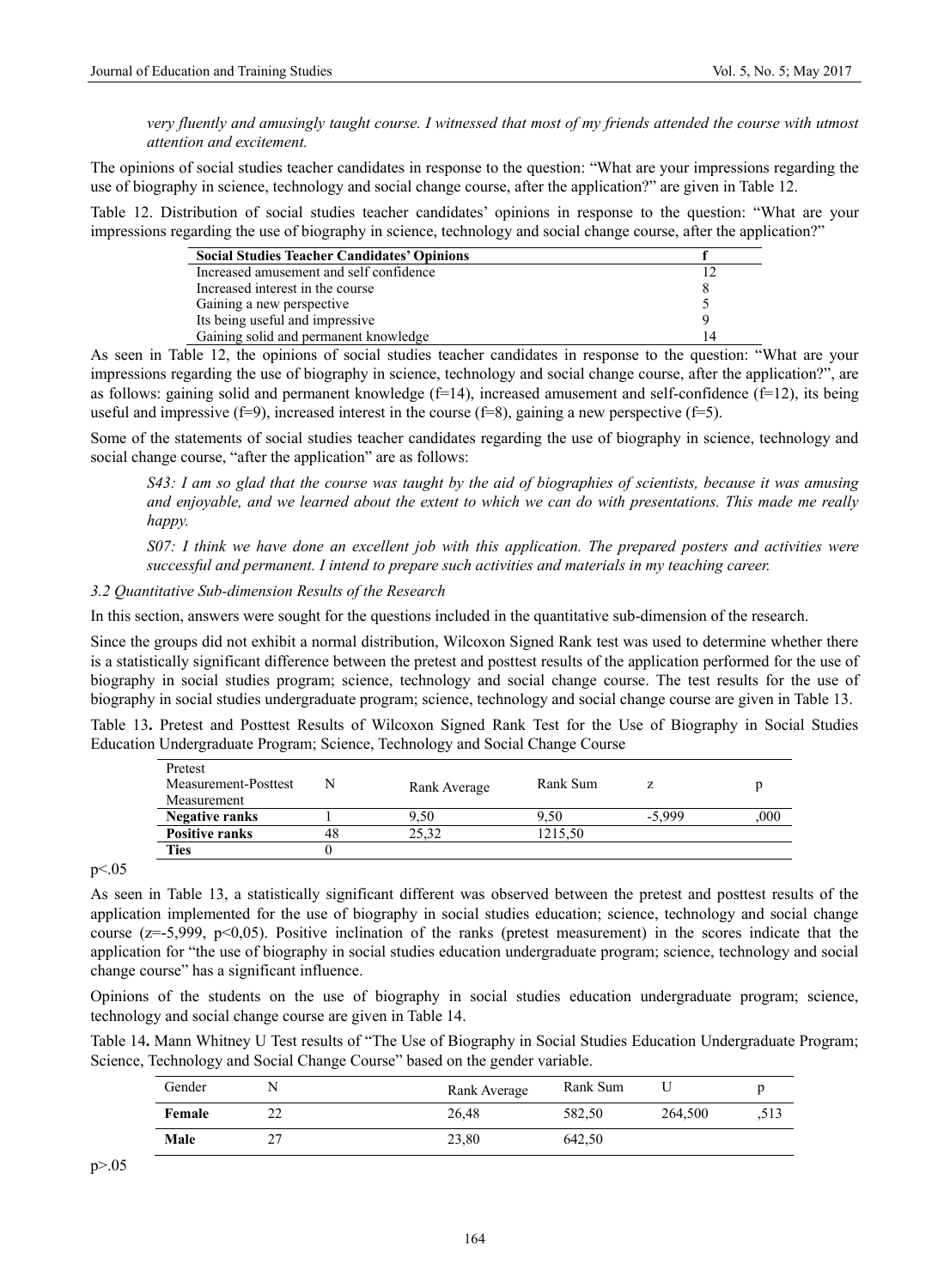As shown in Table 14, there is no statistically significant difference between the opinions of female and male students on the use of biography in social studies education undergraduate program; science, technology and social change course (U=264,500;  $p > 0.05$ ).

#### **4. Discussion and Conclusions**

In the present study, which aimed to evaluate the opinions of social studies teacher candidates regarding the use of biography in social studies education undergraduate program; science, technology and social change course, the qualitative results related with the benefits of using biography indicate that, teacher candidates have favorable opinions regarding the application since it provides permanent learning and gives insight not only into the life of the individual, but also into that specific era. As proposed by Yalçın & Aytaş (2005) and Fırat (2012), children are generally curious about the lives of people who achieved success in various fields and they are apt to identify themselves with those people. Biographies also provide children with information as to the individuals that fascinate them. Erdem (2010), Demircioğlu & Tokdemir (2008), Zarnowski (2003) & Maxim, (1999) stated in their works that, biography may be an extremely useful literary genre for equipping the students with knowledge, skills and values in social studies education. In their study, Kıymaz & Ulutaş (2012) underlined the values and moralities, and they put particular emphasis on the need for highlighting the positive aspects of the individual, including the values such as industriousness, determination, benevolence and righteousness. As to the limitations of the use of biography in courses, teacher candidates are generally of the opinion that biographical references lack objectivity and impartiality, and that they are not sufficient for shedding light on all subjects. As suggested by Erdem (2010), biographies should not be limited with the life stories of individuals, and they should also cover the culture, social lives and events, as well as administration and other related issues regarding that specific era.

According to the results as to the differences between biography based and non-biography based courses, majority of teacher candidates find biography based courses more fun and attractive, and they also think that this increases permanent learning. This finding is in agreement with the results of Yeşilbursa & Sabancı's study (2015) in which they stated that literary genres have a potential to increase permanent learning, and they could be used in increasing attendance and attract attention in the courses. Likewise, Oruç & Erdem's (2010) results show that, the use of biography in social studies courses is likely to increase the positive impressions towards the course. In addition to these positive aspects, Fırat (2012) pointed out the scarce number of biography samples written directly for children in the field of education. Zarnowski (1990) also stated that children are generally devoid of benefitting from biographical works and as a countermeasure they should be provided with effective guidance for studying and reading them.

The results as to the methods which could be followed while preparing activities for biography based courses indicate that, teacher candidates generally endeavor to teach the individual's biography using various references so as to provide a role model for students. In their study, findings of which is in agreement with the present research, Yiğittir & Er (2013) state that, biographies have a potential to attract people's attention when the individual's life story is conveyed along with the unknown facts and different aspects of that person, and that, various awareness-raising activities can be performed in relation with the individuals that children perceive as "role models". The results related with the difficulties encountered while preparing activities for biography based course activities indicate that, the main drawbacks are insufficiency of the related references and the inconsistency among them. This finding is supported by the results of Kaya's (2011) study, which lays emphasis on the difficulties in providing a complete reflection of the individual with his/her all aspects, and the lack of objectivity arising from the author's tendency to include himself / herself in the story. Zengin (1994) also stated that, there are biographies with arguable accuracy due to insufficient documentation or intentional modifications, or arising from the sympathy or antipathy of the author for that specific person.

The results related with the reasons as to why the teacher candidates chose the people subject of their biographies indicate that, the main reasons are curiosity about that person's life, and the contributions made by that scientist. Er (2010) reported that,  $4<sup>th</sup>-8<sup>th</sup>$  grade students' reasons for choosing prominent people are; their admirable personality (36.3%), curiosity and reputation (33.9%), service and success (29.8%), which is in agreement with the findings of this research. In this context, Karakuş (2012) reported that, as a response to the question "who are the people who fascinate you most or that you take as a role model?", 42% of the students opted for Prophet Mohammad, Mustafa Kemal Atatürk and Mehmet Akif Ersoy. It should be noted that all of these people are well recognized with their deeds and moralities.

According to the teacher candidates' statements, they mostly felt anxiety and hesitation prior to application, they received new and diverse information during the application and they gained solid and permanent knowledge after the application. Accordingly, it can be concluded that, the hesitation felt prior to application increased the motivation of teacher candidates, the new information gained during application provided them with a different perspective regarding the use of biography, and the knowledge gained after the application increased the level of their self-confidence. As also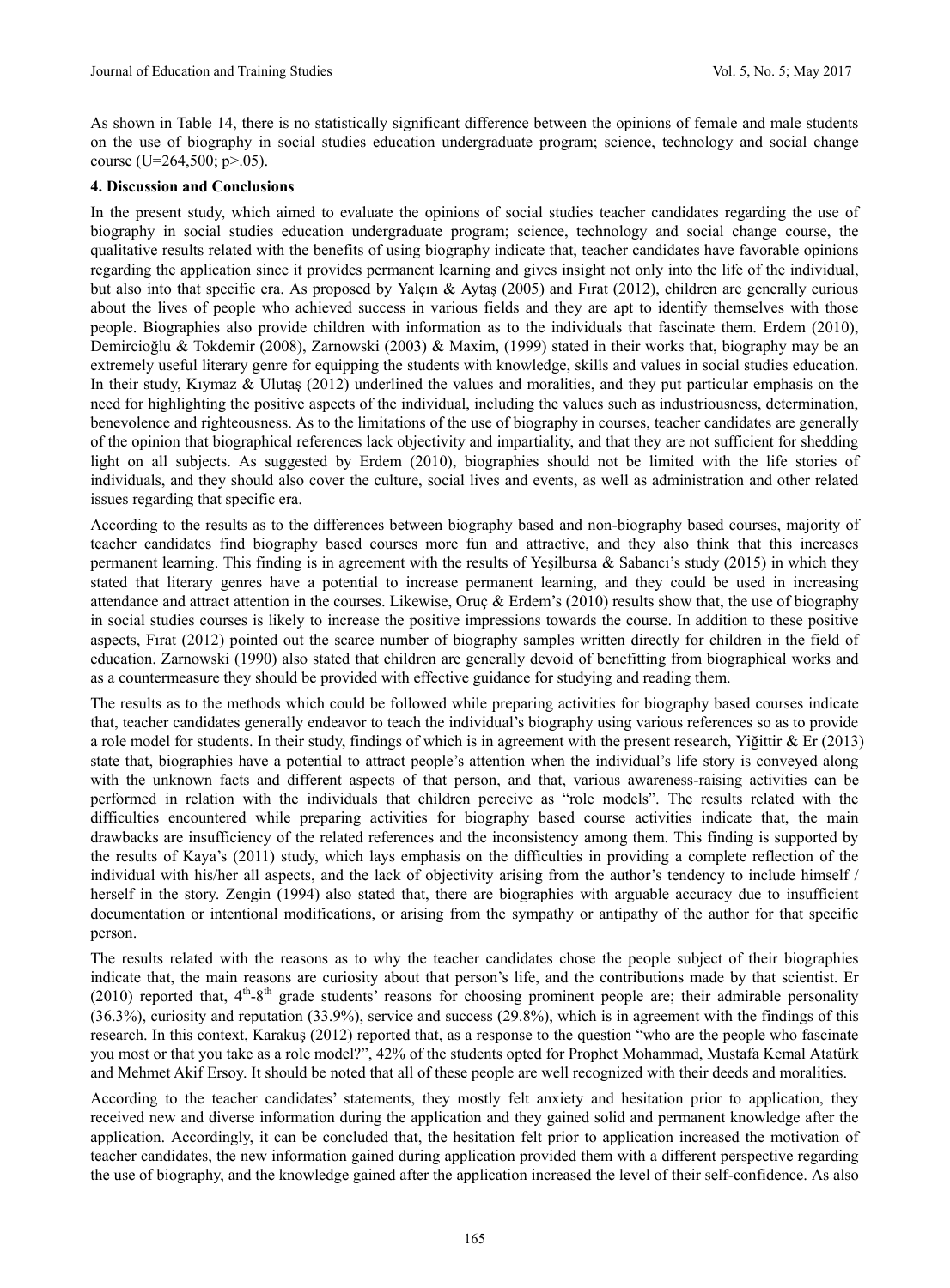suggested by Oruç & Erdem (2010), biographies can be regarded as a teaching material in social studies education to make the course more attractive and to support teaching.

The quantitative results of the research indicate that there is a statistically significant difference between the pretest and posttest results of the implemented application. This further indicates that, the use of biography in science, technology and social change course has a significant influence. This finding is in agreement with the results of Erdem's (2010) study about biography-based teaching, in which a statistically significant difference was observed between the total gains of the students in the study group and the gain levels of the students in the control group. From a gender-based perspective, no statistically significant difference was found between the opinions of female and male students on use of biography in science, technology and social change course.

Consequently, biographies can be regarded as a multi-directional source to facilitate and support teaching, especially in today's world of diversified teaching methods and enriched material use. As stated by Er & Şahin (2012), biographies should not be perceived only as teaching peoples' life stories. Biographies should also be regarded as pedagogically effective teaching tools that incorporate several tenets likely to serve as role models for people; involves character and values education; and increases permanent learning. Tanju (2013) proposed that, qualified biographies specifically prepared for children are likely to make a major contribution to their personal development through allowing them to learn about their own culture as well as the values of other cultures.

## *4.1 Recommendations*

The following recommendations are proposed in line with the research results:

- 1. Diverse applications as to how biography can be used in "oral and written literature reviews course" can be implemented in social studies education undergraduate program.
- 2. Biographies can be effectively used in social studies education based on teacher and student opinions so as to support teaching.
- 3. Different types of scientific research can be carried out with a view to increase the effectiveness of biography use in the field of social studies.
- 4. Different activities such as exhibition, project, and poster preparation can be organized within the frame of related courses in social studies.
- 5. In social studies undergraduate education, students can be recommended to read the biographical works explaining the lives of people recognized with their lives and deeds, as a means for raising awaraness.

#### **5. Appendices**

Some of the posters prepared by social studies teacher candidates within the scope of the application carried out for use of biography in science, technology and social change course, are given below: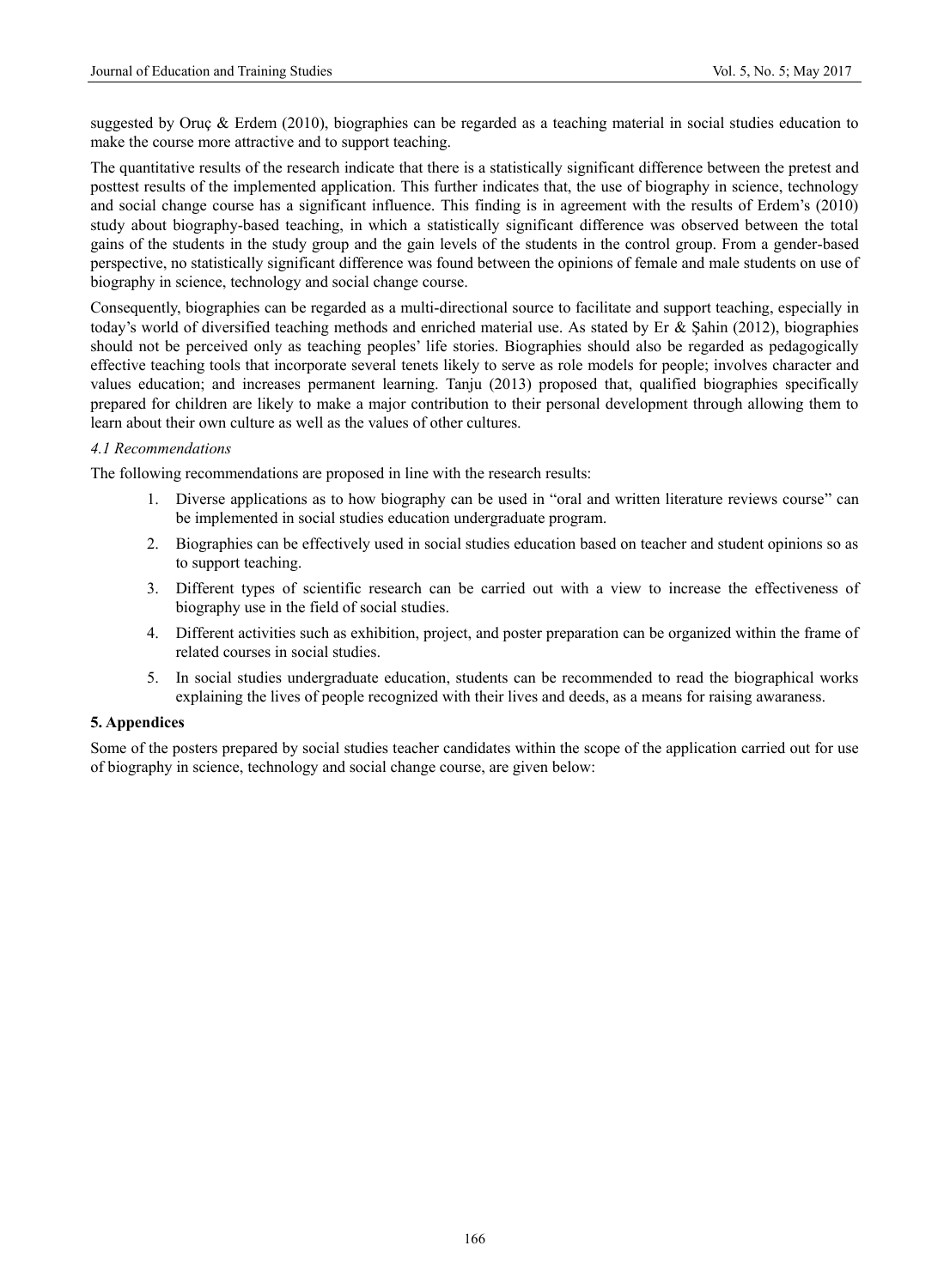#### *Appendix: Pos ster 1*

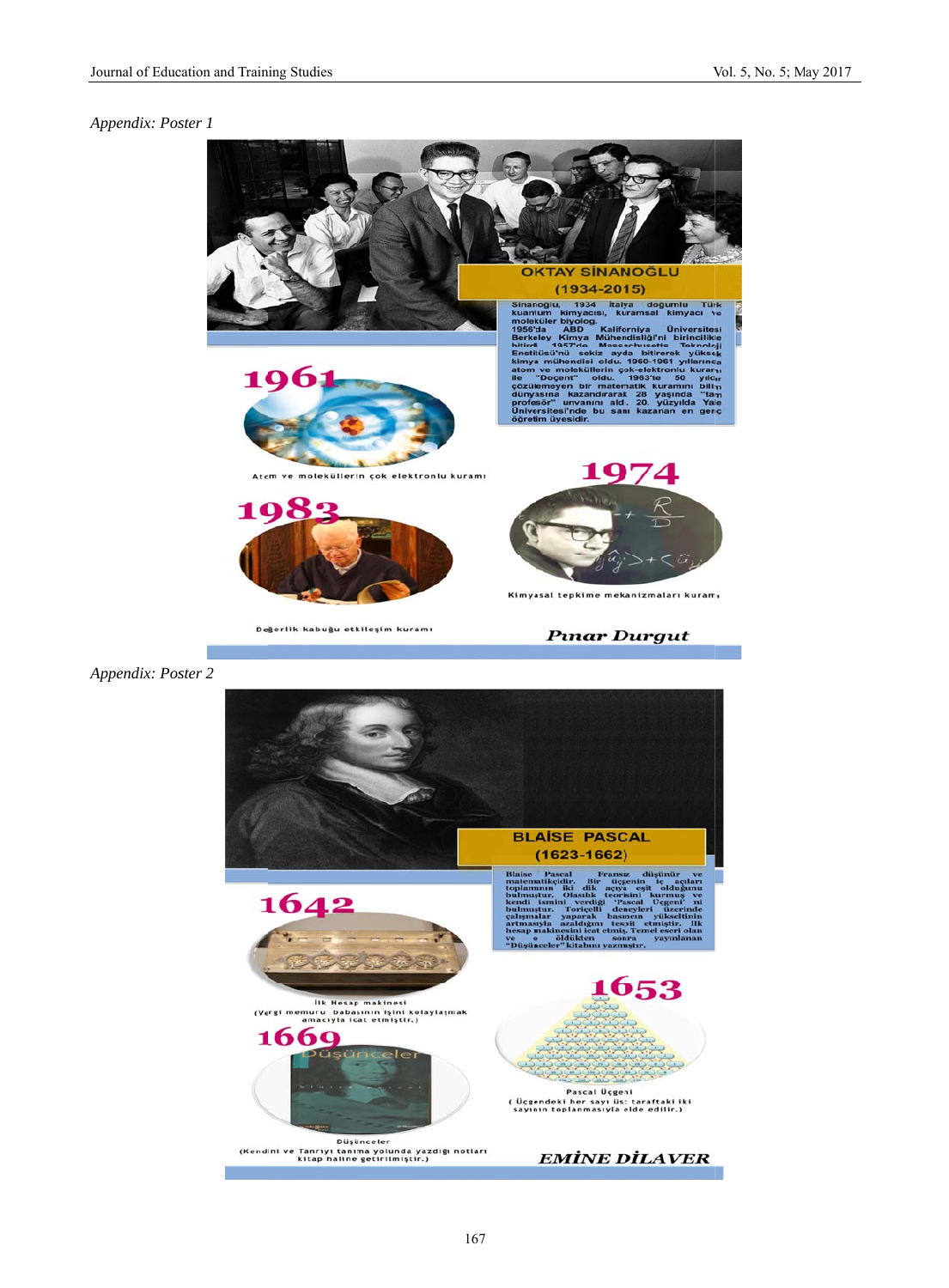#### *Appendix: Pos ster 3*

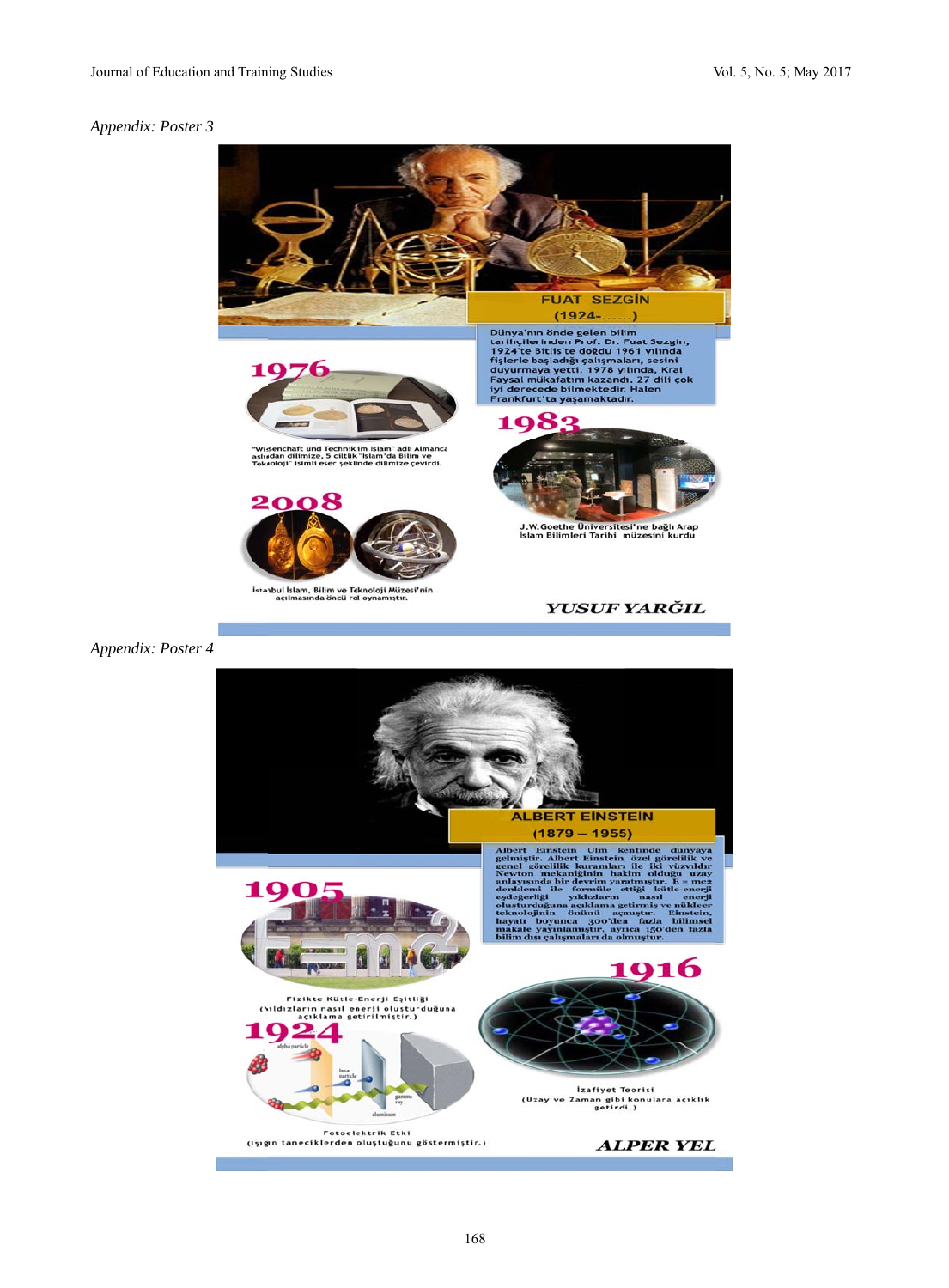#### **References**

- Ata, B. (1998). John Dewey and History Teaching in Turkish Primary Education (1923– 1930). *Symposium on Atatürk's Targets After Proclamation of the Republic.* İzmit: Kocaeli University and Atatürk Research Center, 57– 77.
- Barth, J. L., & Demirtaş, A. (1997). Social studies teaching in primary education, reference units. Ankara: *YÖK/World Bank, National Education Development Project.*
- Büyüköztürk, Ş., Kılıç, Ç. E., Akgün, Ö. E., Karadeniz, Ş., & Demirel, F. (2010). *Scientific Research Methods (6.edition).* Ankara: Pegem Publication.
- Can, G., Yaşar, Ş., & Sözer, E. (1998). Social Studies Teaching, Eskişehir: *Anadolu University Publications.*
- Creswell, J.W., & Plano, C., & Vicki, L. (2014). *Designing and Conducting Mixed Methods Research,* Translation: Yüksel Dede ve& Selçuk Beşir Demir, Ankara: Anı Publication.
- Dedeoğlu, H., Ulusoy, M., & Alıcı, M. (2013). A Content Analysis on the Biographical Books Prepared for Children. *Hacettepe University Faculty of Education Journal*, *28*(2), 116-131.
- Demir, S. B., & Akengin, H. (2011). *Social Studies Teaching Using Storytelling*. Ankara: Pegem Academy.
- Demircioğlu, İ. H., & Tokdemir, A. (2008). History teaching in the course of establishment of values: Objective, function and content. *Journal of Values Education*, *6*(15), 69-88.
- Demirel, Ş. et al. (2010). *Children's Literature via Literary Texts.* Ankara: Pegem Academy Publications
- Dewey, J. (1996). *Democracy and Education* (Translation: M. Salih Otaran). İstanbul: Başarı Publication.
- Er, H. (2005). *Biography teaching in social studies lesson; The analysis of (Atatük's life) articles and a new design.*  Gazi University Social Studies Teaching Department. Unpublished Master's Thesis, Ankara.
- Er, H. (2008). How should primary education students be taught Atatürk's life within the scope of biography teaching in social studies education? *International Symposium on Social Studies Education Proceedings Book.* Çanakkale: ÇOMÜ Faculty of Education, 388–394.
- Er, H. (2009). Biography Teaching in Social Studies Education, *Gazi Faculty of Education Journal, (In memory of Reşat Genç)* Special Issue, *29*, 1546-1557.
- Er, H. (2010). *Primary Education Students' Opinions on the Use of "Biography" within the Scope of Social Studies Education".* Gazi University, Institute of Educational Sciences, Unpublished Doctorate Thesis, Ankara.
- Er, H., & Şahin, M. (2012). Students' opinions on the use of "biography" in social studies courses. *The Journal of Turkish Educational Sciences, 10*(1), 75-96.
- Erdem, R. (2010). *The use of biography in social studies teaching.* Niğde University, Institute of Social Studies. Unpublished Master's thesis, Niğde.
- Fertıg, G. (2005). Teaching Elementary Students How to Interpret the Past. *The Social Studies*, *91*(1), 2–8. <https://doi.org/10.3200/TSSS.96.1.2-8>
- Fırat, H. (2012). Place Of Children Literature In Turkish Education: The Sample Of Biography *Muğla Sıtkı Koçman University Institute of Social Studies Journal*, Fall, *29*.
- Fredericks, A. D. (2007). Much more social studies through children's literature: A collaborative approach. *Westport, CT: Teacher Ideas Press.*
- Gençtürk, M. (2005). *Use of Biography in History Teaching*. Gazi University Institute of Educational Sciences. Unpublished Master's Thesis, Ankara.
- Gültekin, M. (1999). Alternative Curriculum Models For Second Level of Basic Education.. *Eskişehir: Anadolu University Publications.*
- İnan, S. (2016). The Psycho-Biographies In Historiography: From Good Examples To Determining Research Method. *Turkish History Education Journal*, Fall *5*(2), 491-514.
- Karakuş, N. (2012). Asım's Generation, Influence To Today And Educational Values. *Journal of Language and Literature Studies, 6*, 231-247.
- Karakuş, N. (2012). *Use of source text in Turkish teaching.* Ankara: Pegem Academy Publication.
- Kaya, A. (2011). *Contribution of Biographic Works to History Teaching and Evaluation of the Period from the Second Constitutional Monarchy to the Republic.* Dokuz Eylül University, Institute of Educational Sciences. Unpublished Master's Thesis, İzmir.